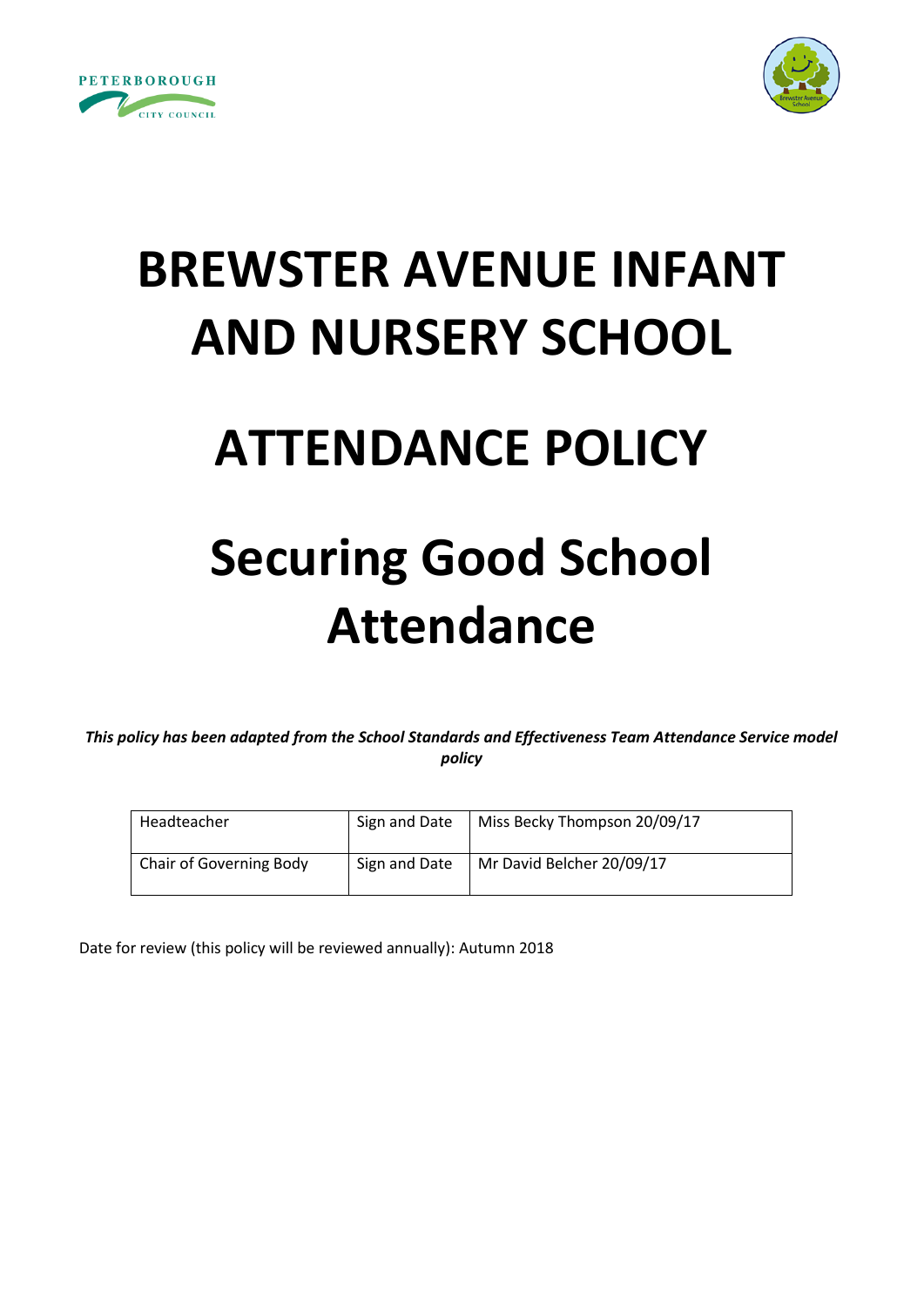

#### **Introduction**

Brewster Avenue Infant and Nursery School is committed to providing an education of the highest quality for all of its pupils/students and recognises that this can only be achieved by supporting and promoting excellent school attendance for all. This is based upon the belief that only by attending school regularly and punctually will children and young people be able to take full advantage of the educational opportunities available to them. High attainment depends on good attendance.

The whole school community – pupils/students, parents and carers, teaching and support staff and school governors – have a responsibility for ensuring good school attendance and have important roles to play. The purpose of the policy is to clarify everyone's part in this.

Ours is a successful school and your child plays their part in making it so. We aim for an environment which enables and encourages all members of the community to achieve excellence. For children to gain the greatest benefit from their education it is vital that they attend regularly and your child should be at school, on time, every day on which the school is open unless the reason for the absence is exceptional.

All staff (teaching and support) at our school have a key role to play in supporting and promoting excellent school attendance and will work to provide an environment in which all of our pupils/students are eager to learn, feel valued members of the school community and look forward to coming to school every day. Staff also have a responsibility to set a good example in matters relating to their own attendance and punctuality.

#### **Attendance Leader**

The Headteacher will oversee, direct and co-ordinate the school's work in promoting regular and improved attendance and will ensure that the Attendance Policy is consistently applied throughout the school. This person, known as the Attendance Leader, will also ensure that up-to-date attendance data and issues are shared regularly with the Senior Leadership Team, are made regularly available to all staff, pupils/students and parents (who will regularly be reminded about the importance of good school attendance) and that information is reported to the governing body half termly. She will ensure that attendance issues are identified at an early stage and that support is put in place to deal with any difficulties.

It is very important therefore that you make sure that your child attends regularly and this Policy sets out how together we will achieve this.

#### **Why Regular Attendance is so Important:**

#### **Learning:**

Any absence affects the pattern of a child's schooling and regular absence will seriously affect their learning. Any pupil's absence disrupts teaching routines so may also affect the learning of others in the same class.

Ensuring your child's regular attendance at school is your legal responsibility and permitting absence from school without a good reason is an offence in law and may result in prosecution.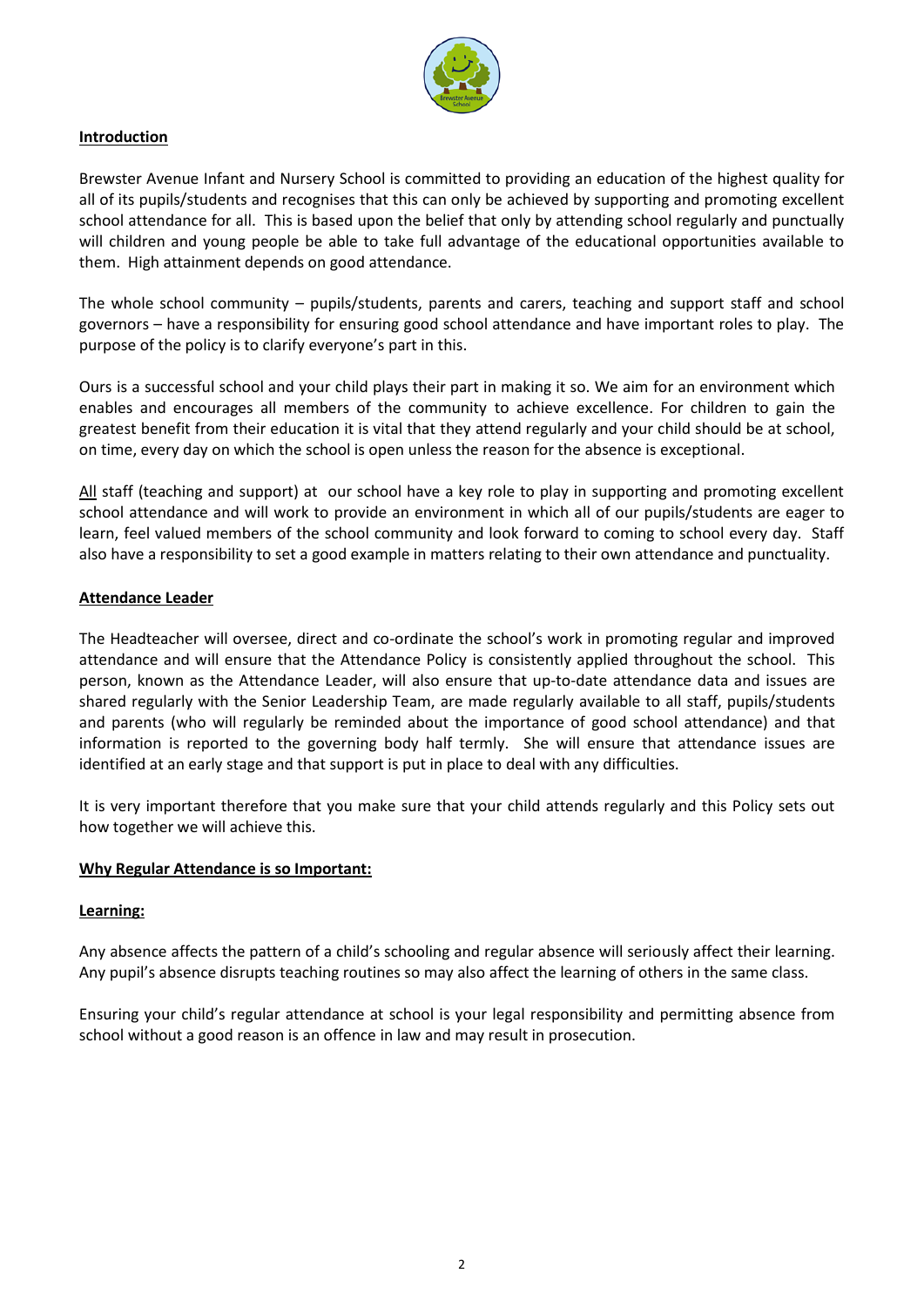

#### **Safeguarding:**

Your child may be at risk of harm if they do not attend school regularly. Safeguarding the interests of each child is everyone's responsibility and within the context of this school, promoting the welfare and life opportunities for your child encompasses:-

Attendance Behaviour Management Health and Safety Access to the Curriculum Anti- bullying

Failing to attend school on a regular basis will be considered as a safeguarding matter.

Helping to create a pattern of regular attendance is everybody's responsibility – parents/carers, pupils and all members of school staff.

#### **To help us all to focus on this we will:**

- Give you details on attendance in our regular newsletters;
- Report to you regularly on how your child is performing in school, what their attendance and punctuality rate is and how this relates to their attainment and rate of progress;
- Celebrate and reward good attendance;

#### **The Law relating to attendance:**

Section 7 of the Education Act 1996 states that 'the parent of every child of compulsory school age shall cause him / her to receive efficient full time education suitable:-

- (a) to age, ability and aptitude and
- (b) to any special educational needs he/ she may have

Either by regular attendance at school or otherwise'

#### *The Law relating to safeguarding*

*Section 175 of the Education Act 2002 places a duty on local authorities and governing bodies to have regard to guidance issued by the Secretary of State with regard to safeguarding and promoting the welfare of children and students under the age of 18.*

#### **Understanding types of absence:**

Every half-day absence from school has to be classified by the school (not by parents/carers) as either **AUTHORISED** or **UNAUTHORISED**. This is why information about the cause of any absence is always required.

**Authorised** absences are mornings or afternoons away from school for a good reason like illness, medical/dental appointments which unavoidably fall in school time, emergencies or other exceptional cause.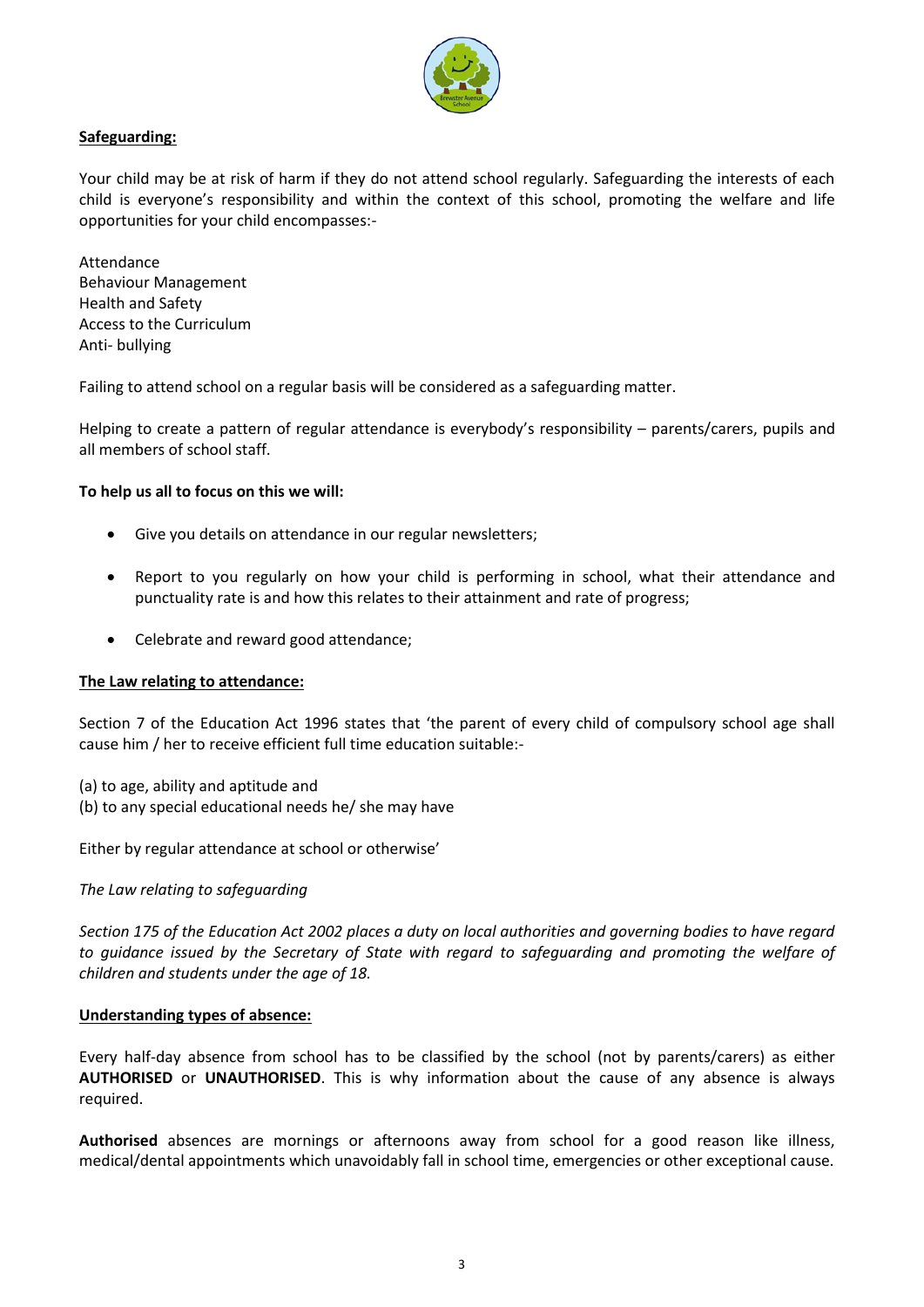

**Unauthorised** absences are those which the school does not consider reasonable and for which no "leave" has been authorised. This includes:

- parents/carers keeping children off school unnecessarily;
- truancy before or during the school day;
- absences which have never been properly explained;
- children who arrive at school too late to get a mark;
- shopping, looking after other children or birthdays;
- day trips and holidays in term time not authorised as an exceptional circumstance.

This type of absence can lead to the Peterborough City Council Attendance Service using sanctions and/or legal proceedings.

Whilst any child may be absent from school because they are ill, sometimes they can be reluctant to attend school. Any problems with regular attendance are best sorted out between the school, the parents/carers and the child. If your child is reluctant to attend, it is never better to cover up their absence or to give in to pressure to excuse them from attending. This gives the impression that attendance does not matter and usually make things worse.

#### **Persistent Absence (PA):**

A pupil becomes a 'persistent absentee' when they miss **10%** or more schooling within an agreed period of time for whatever reason. Absence at this level may cause considerable damage to any child's educational prospects and we need full parental support and co-operation to tackle this.

We monitor all absence thoroughly. Any case that is at risk of moving towards the PA level is given priority and you will be informed of this immediately.

PA pupils are tracked and monitored carefully through our pastoral system and we may also combine this with academic mentoring where absence affects attainment.

#### **Circumstances where a Penalty Notice may be requested from the LA by the School:**

A Penalty Notice can be issued if one of the following criteria can be met

- Level of unauthorised absence leads to an unauthorised absence rate of **10%** or more within a period of any 8 school weeks (A maximum of 2 penalty notices may be issued in any academic year);
- A single unauthorised absence event of at least 2 consecutive school days (4 consecutive sessions);
- **Persistent late arrival at school after the register has closed contribute to a level of unauthorised** absence at **10%** or above;
- **EXEC** Lack of adherence to the dates agreed for any authorised leave of absence without reasonable justification;
- Pupils identified in a public place whilst excluded from school (during the first five days of the exclusion period) without reasonable justification.

For further information regarding Penalty Notices please refer to the **Peterborough City Council Code of Conduct** which is available on the Peterborough City Council Website.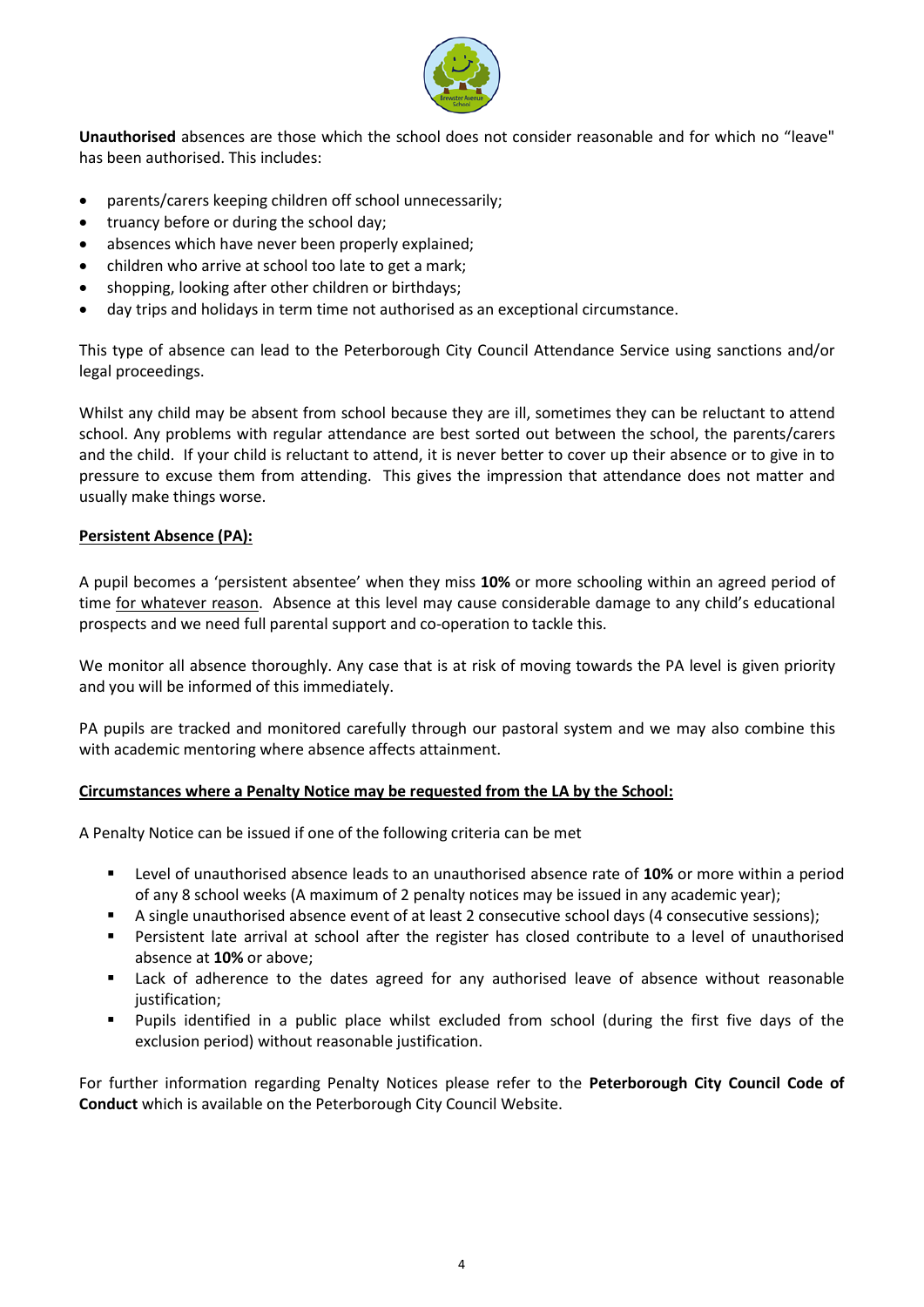

#### **Absence Procedures:**

#### **If your child is absent you must:**

Contact us as soon as possible on the first day of absence by phone;

or

Visit the school office and report the absence.

#### **If your child is absent we will:**

- Telephone or text you on the first day of absence if we have not heard from you;
- Invite you in to discuss the situation with us;
- Take legal action if there are persistent absences, which may be in the form of Penalty Notices issued to each parent/carer for each child.

#### **Telephone numbers:**

There are times when we need to contact parents/carers about lots of things, including absence, so we need to have your contact numbers at all times. So help us to help you and your child by making sure we always have an up to date number – if we don't then something important may be missed. There will be regular checks on telephone numbers throughout the year.

#### **The School Attendance Officer:**

Parents/Carers are expected to contact school at an early stage and to work with the staff in resolving any problems together. This is nearly always successful. If difficulties cannot be sorted out in this way, the school may refer the child to the Local Authority Attendance Officer from Peterborough City Council Attendance Service. S/he will also try to resolve the situation by agreement but, if other ways of trying to improve the child's attendance have failed and unauthorised absences persist, these Officers can recommend that the Local Authority use sanctions such as Penalty Notices or prosecutions in the Magistrates Court.

#### **Lateness:**

Poor punctuality is not acceptable. If your child misses the start of the day they can miss work and do not spend time with their class teacher getting vital information and news for the day. Late arriving pupils also disrupt lessons, can be embarrassing for the child and can also encourage absence.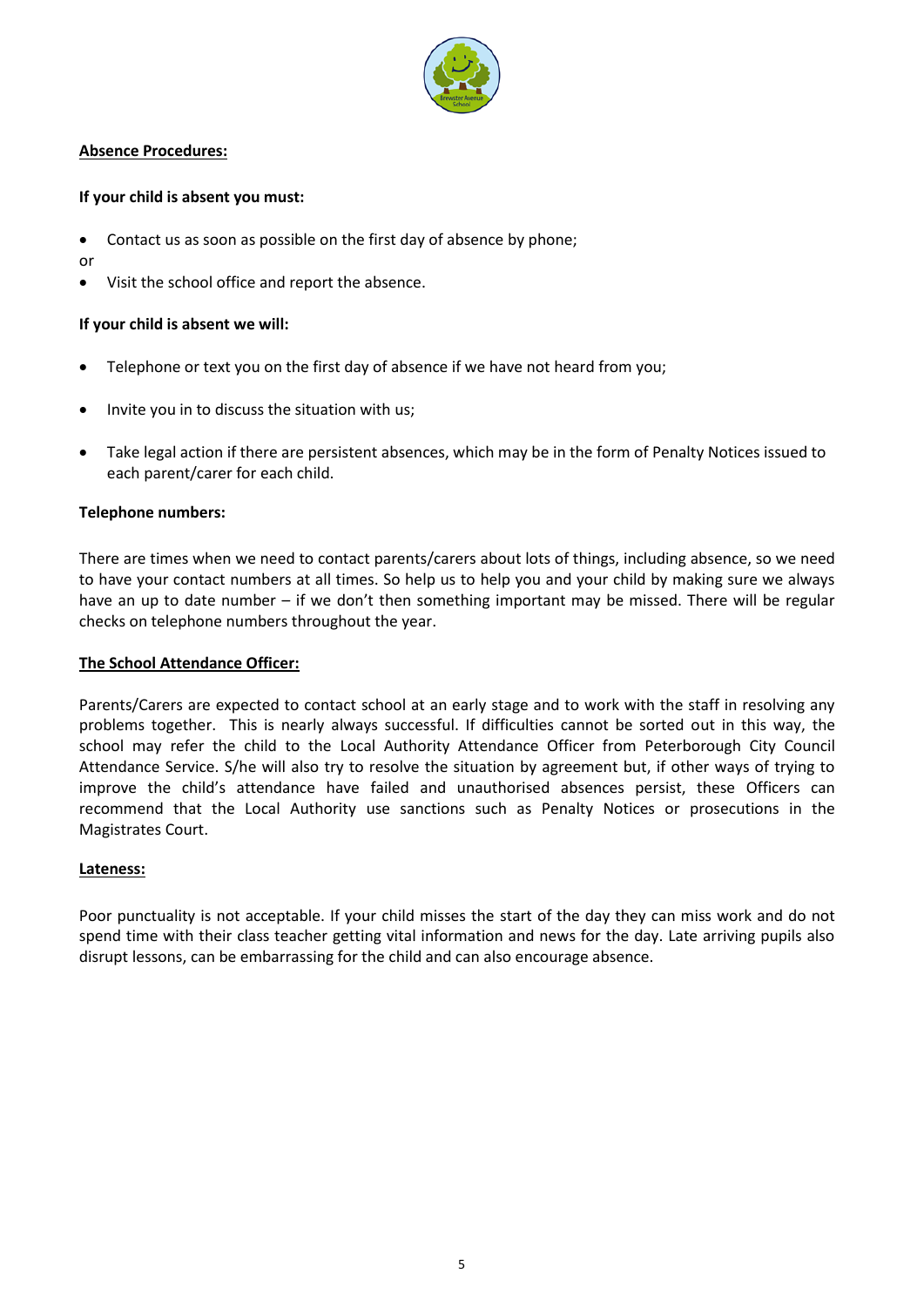

#### **How we manage lateness:**

Doors open at **8:50am** and the school day starts at **9.00am** and we expect your child to be in class at that time.

Registers are marked at **9.00am** and your child will receive a late mark if they are not in by that time.

At **9.20am** the registers will be closed. In accordance with the Regulations, if your child arrives after that time they will receive a mark that shows them to be on site, but this will **not** count as a present mark and it will mean they have an unauthorised absence. This may mean that you could face the possibility of a Penalty Notice if the problem persists.

If your child has a persistent late record you will be asked to meet with us to resolve the problem, but you can approach us at any time if you are having problems getting your child to school on time.

#### **Leave of Absence:**

Taking leave of absence without exceptional circumstance in term time will affect your child's schooling as much as any other absence and we expect parents to help us by not taking children away in school time.

Remember that any savings you think you may make by taking a holiday in school time are offset by the cost to your child's education.

There is **no** automatic entitlement in law to time off in school time to go on holiday.

All applications for leave of absence **must** be made in advance. In making a decision about whether to authorise this leave the school will consider the circumstances of each application individually.

It is important that you understand that we may **only** authorise such absences in **exceptional circumstances.** 

Any period of leave taken without the agreement of the school (with at least four weeks' notice) and/or different from that agreed by the school will be classed as unauthorised and may attract sanctions such as a Penalty Notice per parent/carer per child.

#### **Deletions from Register**

Under Section 8.-(1) (h), (i), (ii), (iii) of the Education (Pupil Registration) (England) Regulations 2006 should your child fail to return to school by the time that registration ends on the  $20<sup>th</sup>$  day of absence the school is permitted to delete your child's name from their register.

This is possible if your child(ren) have not returned by the date specified because the following applies under Section 8 (h) - that he/she/they will have been continuously absent from school for a period of not less than 20 school days and

(i) at no time was the absence during that period authorised by the proprietor in accordance with regulation 6 (2);

(ii) the proprietor does not have reasonable grounds to believe that the pupil(s) is/are unable to attend the school by reason of sickness, or any exceptional cause;